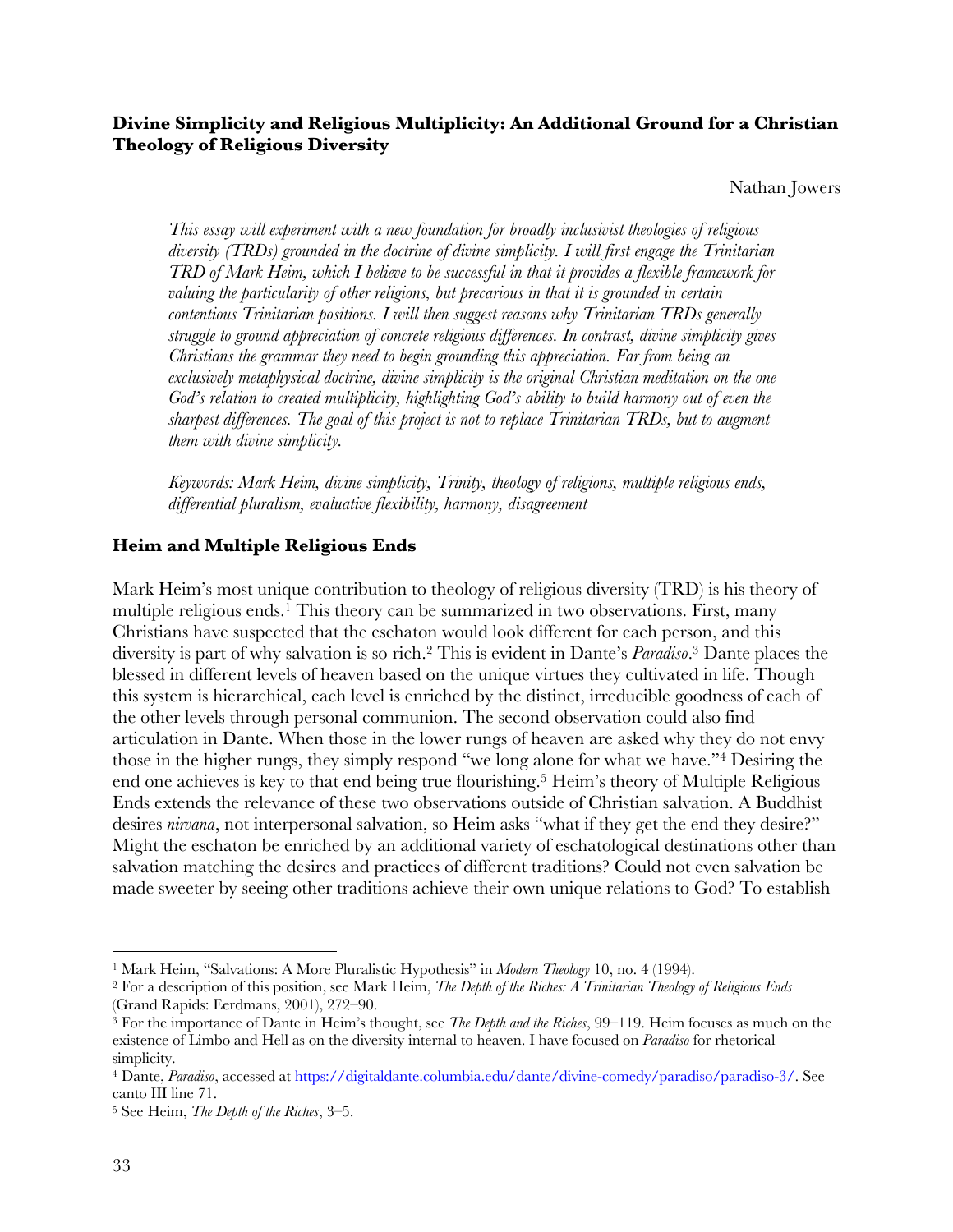that there might be multiple possible ends, each of which relate to God in a unique way, Heim discusses the Trinity.

It is useful to pause here and clarify. Many recent theologians have seen in the Trinity an affirmation of multiplicity useful for engaging the multiplicity of religious expression on earth, but these proposals take significantly different forms.6 Many theologians assign different religious expressions to different persons of the Trinity, but Heim explicitly moves away from this approach.7 Heim's Trinitarian TRD does not focus on the three persons, but on further statements about God that are necessary to make sense of the existence of these three divine persons, of the Trinity's "complex nature" as persons-in-communion.8 Heim uses the social Trinitarianism of John Zizioulas to establish three distinct dimensions of God's life that can be related to distinctly: the impersonal or transpersonal being, the external unity of God's agency ("iconic" address to world), and the internal communion of the three persons. $9$  To repeat, Heim does *not* claim that these three dimensions of the divine life each belong to one person of the Trinity (impersonal being to the Father, iconic address to the Son, and so on). Rather, each of the persons exhibit all three of these dimensions as constituent parts of their interpersonal relations to each other. Christians, as persons seeking an interpersonal relationship with God, must likewise embrace all three dimensions.

Traditions which desire a different relation to God, however, do not need to embrace all three equally. These traditions can seek real dimensions of God's life, even if they deny or downplay one or two of them. Indeed, by limiting themselves to one dimension or the other, other traditions learn to appreciate these dimensions in more focused ways than Christians can, becoming genuine sources of learning for Christians. This gives Heim's theory a great deal of evaluative flexibility. A *limited* understanding of God (denying one of the dimensions) is not directly indexed to *less* insight into God, and may indeed be the source of a tradition's unique insight.

Indeed, the often remarked strength of this TRD is that it can value other traditions without downplaying their distinctive exclusivity claims.<sup>10</sup> Many or all traditions will have unique

7Though Heim affirms the possibility of particular religious expressions focusing on particular persons of the Trinity, he doubts this is the most useful way to view the actual religious traditions we encounter in the world. See Heim, *The Depth and the Riches*, 183–84 for clarification. On this score, Heim's Trinitarian proposals remains closest to the work of Ninian Smart and Steven Konstantine, *Systematic Theology in a World Context* (Minneapolis, MN: Fortress, 1992). <sup>8</sup> Heim normally ties God's complexity to the complex dimensions of interpersonal salvation, and it is this soteriological and interpersonal complexity that leads to much of his concrete appreciation of other religions. See Mark Heim, "Salvation as Communion: Partakers in the Divine Nature" in *Theology Today* 61 (2004): 322–33. So long as one can affirm that experiences of God evince this complexity, I do not think Heim needs to deny divine simplicity, though he seems to oppose the idea. See Heim, *The Depth and the Riches*, 179. Generally speaking, the claim that we need to see a complexity in God to describe the complexity of earth seems to be based in the metaphysical principle that "like is involved with like." This is a dubious principle when discussing creator-creature relations. See Kathryn Tanner, "Creation *Ex Nihilo* As Mixed Metaphor" in *Modern Theology* 29, no. 2 (2013): 138–149. I see no necessary conflict between a simple God and Heim's positions.

<sup>6</sup> For a summary, see Kevin Vanhoozer, "The Three-in-One and the Many" in *The Trinity in a Pluralistic Age: Theological Essays on Culture and Religion,* Kevin Vanhoozer, ed. (Grand Rapids: Eerdmans, 1997), ix–x.

<sup>&</sup>lt;sup>9</sup> Heim, *The Depth of the Riches*, 168–97.<br><sup>10</sup> Though, Heim is sometimes critiqued precisely on this score. People argue that by offering a detailed Trinitarian framework, he has in fact violated the particularity of other religions by understanding them Christianly. John G. Flett, "In the Name of the Father, the Son and the Holy Spirit: A Critical Reflection on the Trinitarian Theologies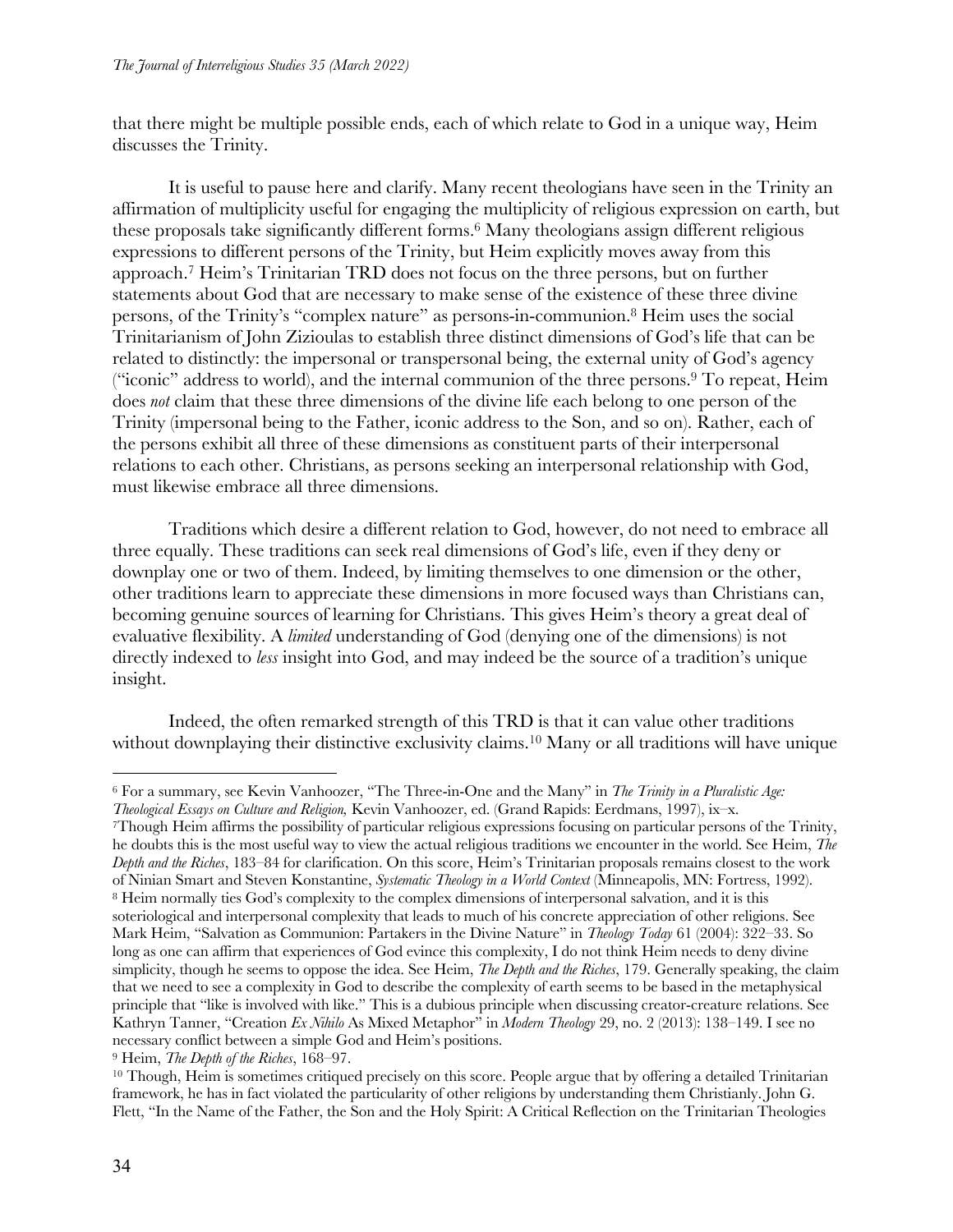value *precisely where they would be judged most wanting* by other traditions, for those differences are where they branch off into different desired ends*.* Heim can thus claim that his theory is "more pluralist" than pluralist options, all while maintaining a standard Christian commitment to Christ as the most desirable and inclusive form of relation to God. *Pace* John Thatamanil, this general "superiority" need not to imply self-sufficiency, for in actuality forms of limitation result in intensifying insights that benefit the whole.<sup>11</sup>

Nevertheless, I worry that Heim requires the reader to accept too many speculative theological commitments before he can establish the practical contours of his TRD. Heim's social Trinitarianism, and the extension of social Trinitarianism into a complex deity with multiple dimensions of life, are often contested. Dissent from Heim's speculative Trinitarian ontology may lead to dissent not just from multiple religious ends, but from his more practical conclusions about the value of religious distinctives. As it stands, my project could be read as a reinforcement of Heim's position against such objections. I will put forward divine simplicity as an alternative ground for the practical contour of Heim's position: Christians should value other religious traditions even in the particulars in which they diverge from Christianity. Working together, Trinitarian TRDs and TRDs built on divine simplicity could help triangulate Christian attitudes toward religious others. Before I develop this alternative ground, however, it will be useful to state more pointedly the limitation of Trinitarian TRDs. Why look for outside support at all?

# **What Can Trinity Ground?**

Inclusivist and "differentially pluralist" TRDs are pinned between two substantially different tasks, each indexed to largely different communities. On the one hand, these TRDs aim to supply their Christian co-religionists with confidence in positively evaluating and learning from other traditions. To complete this task, TRDs must *ground* their open disposition toward other religions in Christian revelation and plausibly orthodox interpretation of Christian doctrines. On the other hand, TRDs aim to facilitate truth-seeking with their inter-religiously inclined interlocutors.To be vindicated in *this* task, TRDs must generate a framework for discussing claims that do not fit in the Christian tradition. These two tasks generate an internal tension in Christian TRDs that, while potentially fruitful, does make Trinitarian TRD turbulent waters. Heim's TRD in particular succeeds at the second task, while having difficulty with the first.

of Religion of S. Mark Heim and Gavin D'Costa" in *International Journal of Systematic Theology* 10.1 (2008): 89. This is to misunderstand the role of Heim's framework within his larger inter-religious project. Heim cannot put forward this framework as a definitive, exhaustive, or even adequate statement of the truths of other religions. That would violate the "exclusion principle" of his orientational pluralism. Heim, *Salvations*, 344, and Heim, "Orientational Pluralism in Religion" in *Faith and Philosophy* 13.2 (1996): 204. Rather, this framework is part of his apologetic project. The most inclusive religion will be able to give identifiable—if not adequate—expression of the truths of other religions within its own theological grammar. See Heim, "No Other Name: The Gospel and True Religions" in *Can Only One Religion Be True? Paul Knitter and Harold Netland in Dialogue*, Robert Stewart, ed. (Minneapolis: Augsburg, 2013), 80-85. Some reduction of other traditions is inevitable, but it is precisely that reduction that gives other traditions their chance to respond, affirming their distinctives and building their own "integrative principles." See Mark Heim, "Differential Pluralism and Trinitarian Theologies of Religion" in *Divine Multiplicity: Trinities, Diversities, and the Nature of Relation*, Chris Boesel and Wesley Ariarajah, eds. (New York: Fordham, 2013) 133-34. <sup>11</sup> See John Thatamanil, *Circling the Elephant: A Comparative Theology of Religious Diversity* (New York: Fordham, 2020)*,*  215.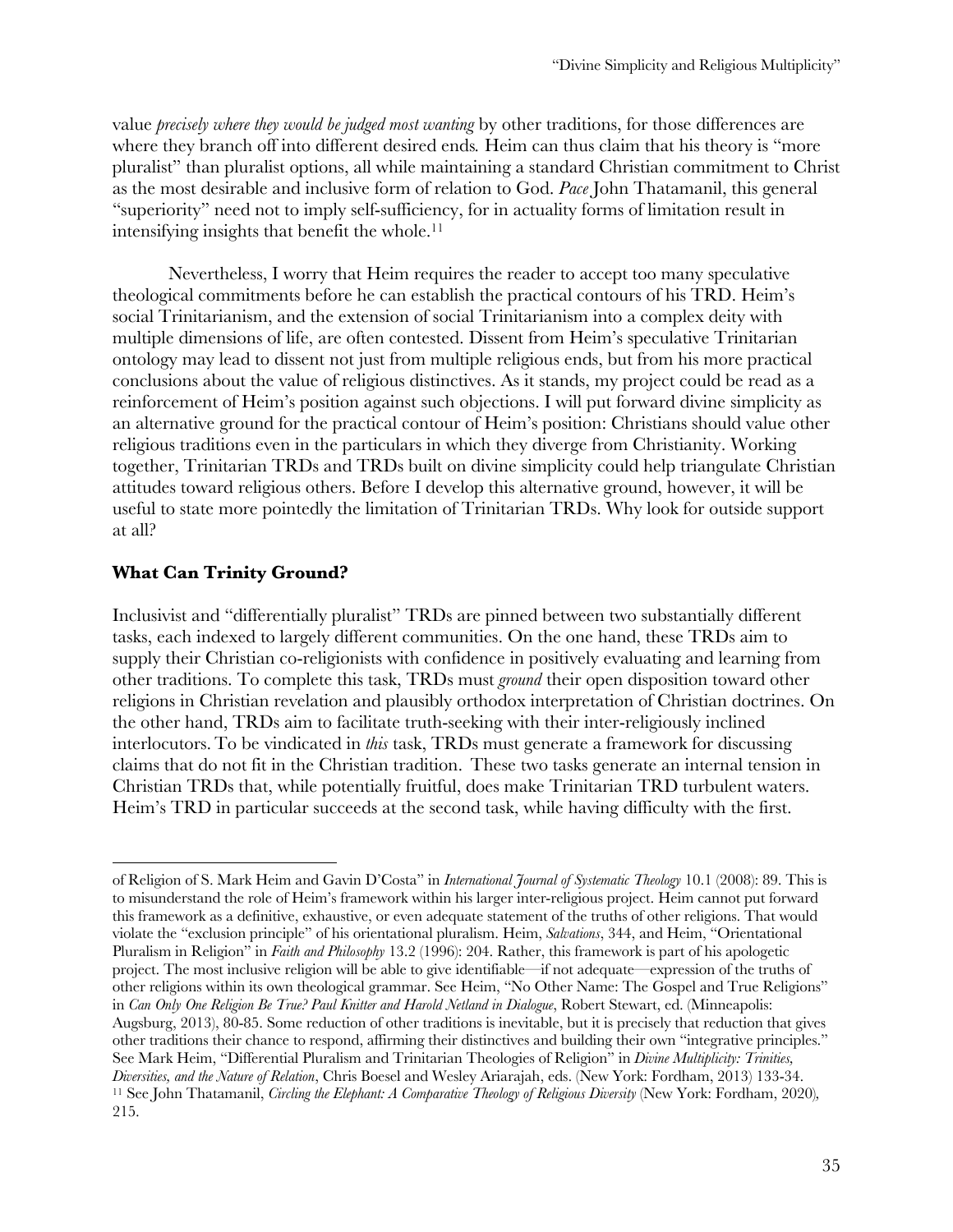For example, a common critique of Heim's TRD is that it is not the *Trinity* in which he grounds his theory, but elaborated metaphysical descriptions of tri-unity. His argument requires not only *social* Trinitarianism, but an unique reading of that doctrine to establish a "complex" divine nature. Such an argument might show that Trinitarianism can be construed in a way which is *compatible* with a positive evaluation of religious distinctives, but it does not show that Trinitarianism itself *teaches* such an evaluation, as Heim claims.12 There are too many steps between the basic affirmation of God as Father, Son, and Spirit and Heim's proposals to be convincing to anyone who is not already knocking on his door.13

This particular critique is backed by wide-spread Christian epistemic practices. The doctrine of the Trinity was developed to make sense of Jesus' claims within the gospel narratives.14 While this does not rule out the possibility of alternative economies and insights into God, it does mean that one is fighting an uphill battle when one wants to see *evidence* for such economies in Trinitarianism.15 For many theologians, the warrant for Trinitarian claims rests in their ability to make sense of the gospel story. We know what it means to call God Father, Son, and Spirit only because it helps us say that "God in Christ was reconciling the world to himself" (2 Cor 5:19). Christian discussions of the three persons are often yoked to this salvation-centered epistemic norm, and it is difficult enough to build consensus on Trinitarian claims within this narrow scope. Claims about the Trinity aimed to explain realities outside of the economy of salvation are often dismissed outright as non- or pseudo-Trinitarian.

In this vein, Heim's TRD has been critiqued for being *inadequately* Trinitarian because it abstracts away from the particularity of the three persons. According to John Flett, "The Father, Son and Spirit *as* Father, Son and Spirit have no bearing in Heim's proposal. . . . The phrases 'persons-in-communion' and 'communion-in-difference' result in a neutered abstraction. . . . His position, in other words, is both formally and materially non-Trinitarian."16 In light of what I just argued, some kind of abstraction is inevitable. What we take to be the *particular* character of each

<sup>12</sup> So, Heim's strongest claims for his TRD are an overstep: "It is impossible to believe in the Trinity *instead* of the distinctive religious claims of all other religions. If Trinity is real, then many of these *specific* religious claims and ends must be real also." Mark Heim, "The Depth of the Riches: Trinity and Religious Ends" in *Modern Theology* 17, no. 1 (2001): 22.

<sup>&</sup>lt;sup>13</sup> This might not disturb Heim, since he is clear that a good part of his position comes from personal experience, prior to any Trinitarian convictions. See Mark Heim, "Barth's Dreams: Religions as Scandal and Parable" in *Karl Barth and Comparative Theology*, eds. Martha L. Moore-Keish et. al. (New York: Fordham, 2019), 258. Heim's theology is trying to "catch up*"* with his lived experience. "[It] is only when the distinctive content of other traditions is viewed in a sufficiently positive light that theologians think to ground that content in the Trinitarian nature." Heim, *Differential Pluralism*, 125. Hence, his positive evaluation of others comes before his Trinitarian theology. His theology, however, cannot necessarily justify his position to those who are uncommitted to this positive evaluation.

<sup>&</sup>lt;sup>14</sup> This is true both historically, and as a description of the modern theological turn toward narrative. We can point to the Catholic philosopher Eleonore Stump's preferencing of narrative knowledge in relation to God, as well as a theologian like Robert Jenson, to see the broad scope of this turn. See Eleonore Stump, "Theology and the Knowledge of God" in *New Models of Religious Understanding*, ed., Fiona Ellis (Oxford: Oxford Press, 2017). So also,

Robert Jenson, The Triune Identity: God According to the Gospel (Eugene, OR: Wipf and Stock, 2002).<br><sup>15</sup> See a stronger form of this judgement from Veli-Matti Kärkkäinen, Trinity and Religious Pluralism: The Doctrine of th *Trinity in Christian Theology of Religions*, 150.

<sup>&</sup>lt;sup>16</sup> Flett "In the Name," 82. Flett needs to give more explicit criteria for where we should draw the line between "Trinitarian" theories and those that are "non-Trinitarian." The claim that God is one in three persons already uses the generic concept "person" to abstract from the particular character of the Father, Son, and Spirit, but certainly such a claim counts as Trinitarian!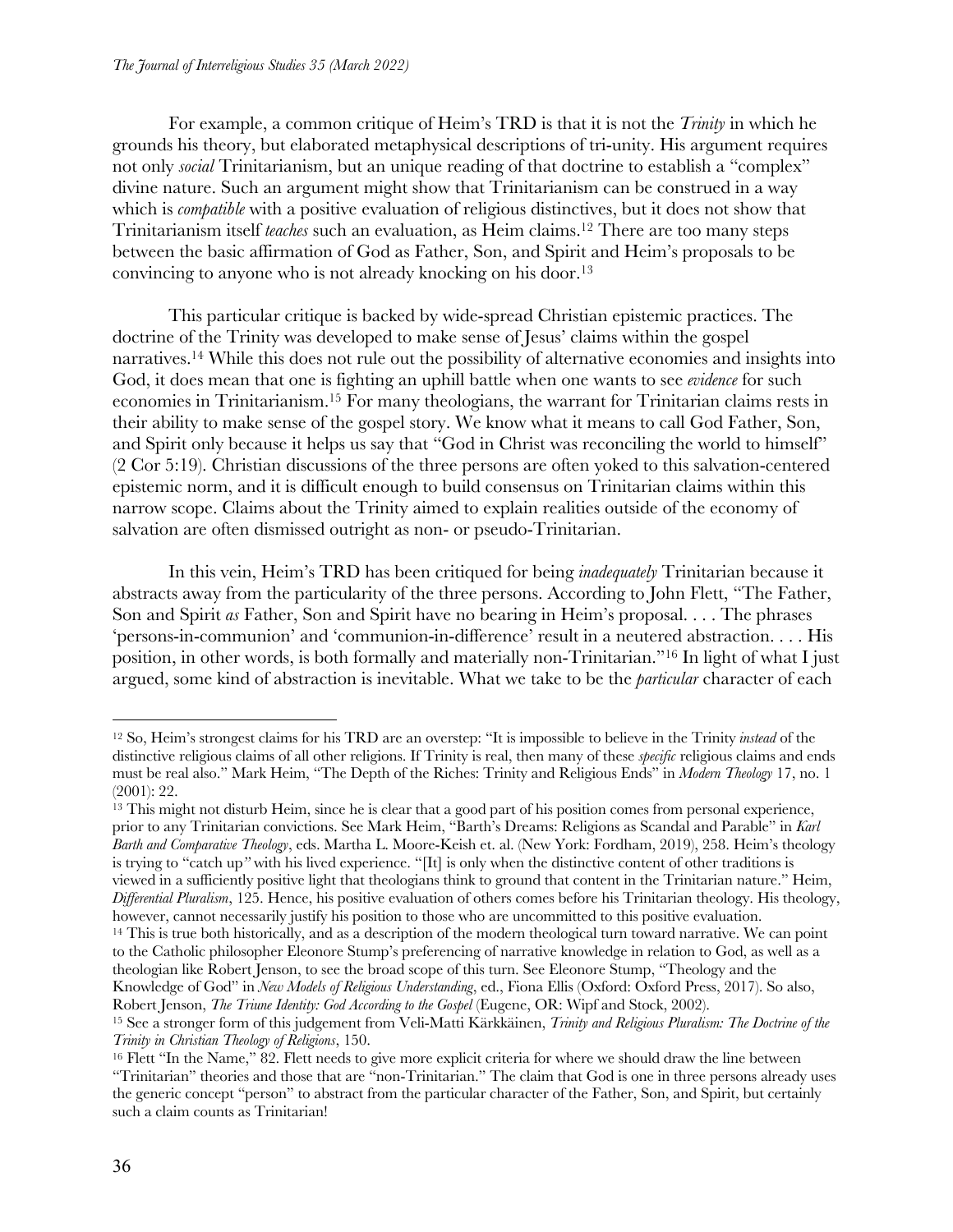of the three divine persons extends from their role in the Christian story. To quote Miroslav Volf, "The only way we can know the identity of each [person of the Trinity] is by discerning their 'biographies,' following the story. . . of creation, redemption, and consummation in the Holy Scripture."<sup>17</sup> The Trinitarian persons do not witness to "the Trinity" as a metaphysical entity, as a model for navigating otherness, or even as a "unique solution to the problem of one and the many."18 Rather, they witness to *each other* as actors within the story of God's people.19 Some level of generalization is necessary to turn that witness into propositions that have any significance to those outside this economy. Without clear criteria for what counts as a legitimate extension of these Trinitarian claims, these abstractions will always be suspected of distortion.20 This by no means shows that such Trinitarian theories are false, but it does mean that they will have difficulty grounding conclusions for their Christian co-religionists.

By way of contrast, TRDs that stick rigorously to concrete claims Christians make about the three persons find that they are able to say comparatively little about other traditions.21 What can be said tends to focus on the universality of the Spirit. <sup>22</sup> The Spirit blows where it wills, preventing the Church from believing it encompasses the whole of God's activity. In seeking to follow the Spirit, the Church is led to engage beyond itself.

Well enough, but we should ask what these affirmations add to monotheism. How is the Trinitarian claim that it is the *Spirit* at work outside the Church more informative than the claim that the one Creator God will exceed any one created community? First and foremost, this Trinitarian language lets theologians connect this claim to other doctrinal loci about the history of God with the world. This most notably includes Christology, ecclesiology, and soteriology precisely where Christianity is at its most particularistic and exclusive.23 These loci then wield a determinative theological interest, inflecting the range of claims we can confidently make about the Spirit's activity back toward the Church. To quote Gavin D'Costa, "[The] Spirit, both inside and outside the church, is related to the single issue of making the church more Christ-shaped."24 Though framed as an affirmation of God's universal action, pneumatology functions *uniquely* to restrict the range of claims we might make about God's historical activity to those that reference Christians and the Church.

<sup>17</sup> Miroslav Volf, "Apophatic Social Trinitarianism: Why I Continue to Espouse 'a Kind of' Social Trinitarianism" in *Political Theology* 22, no. 5 (2021): 414. Though he treats claims beyond these biographies as legitimate, he nonetheless calls them "abstractions," and yokes those abstractions to their ability to speak of the biblical story. <sup>18</sup> Kevin Vanhoozer, "Does the Trinity Belong in a Theology of Religion: On Angling in the Rubicon and the

<sup>&#</sup>x27;Identity' of God" in *Trinity in a Pluralistic Age: Theological Essays on Culture and Religion*, ed. Kevin Vanhoozer (Grand Rapids: Eerdmans, 1997), 57.

<sup>19</sup> See Vanhoozer's reading of Jenson on God's narrative and covenantal identity in Vanhoozer, "Does the Trinity Belong," 48-51; 64-67. "[The] name of God and the narration of his works belong together."

<sup>20</sup> Stephen Williams presses the criteriological point in Stephen Williams, "The Trinity and 'Other Religions'" in *Trinity in a Pluralistic Age*, 28–29.

<sup>21</sup> This is similar to Kärkkäinen's judgement of the methodology of Gavin D'Costa, which sticks close to the accepted statements of Roman magisterial documents. Kärkkäinen, *Trinity and Religious Pluralism,* 77.

<sup>&</sup>lt;sup>22</sup> "What seems to unite pluralistic Trinitarian theologies of religion is the role of the Spirit as a universalizer." Vanhoozer, "Does the Trinity Belong," 62. Though D'Costa is not a pluralist, Vanhoozer can discuss him in the same breath on this point. Flett makes a similar point using the resurrection. Flett, "In the Name," 88.

<sup>&</sup>lt;sup>23</sup> This is, for some theologians, the point. For D'Costa, the universality of the Spirit and particularity of the Son form a generative dialectical tension preventing pre-mature epistemic closure on both sides. See, for example, Gavin D'Costa, *The Meeting of Religions and the Trinity* (Edinburgh: T & T Clark, 200), 152.

<sup>24</sup> D'Costa, *Meeting of Religions*, 114.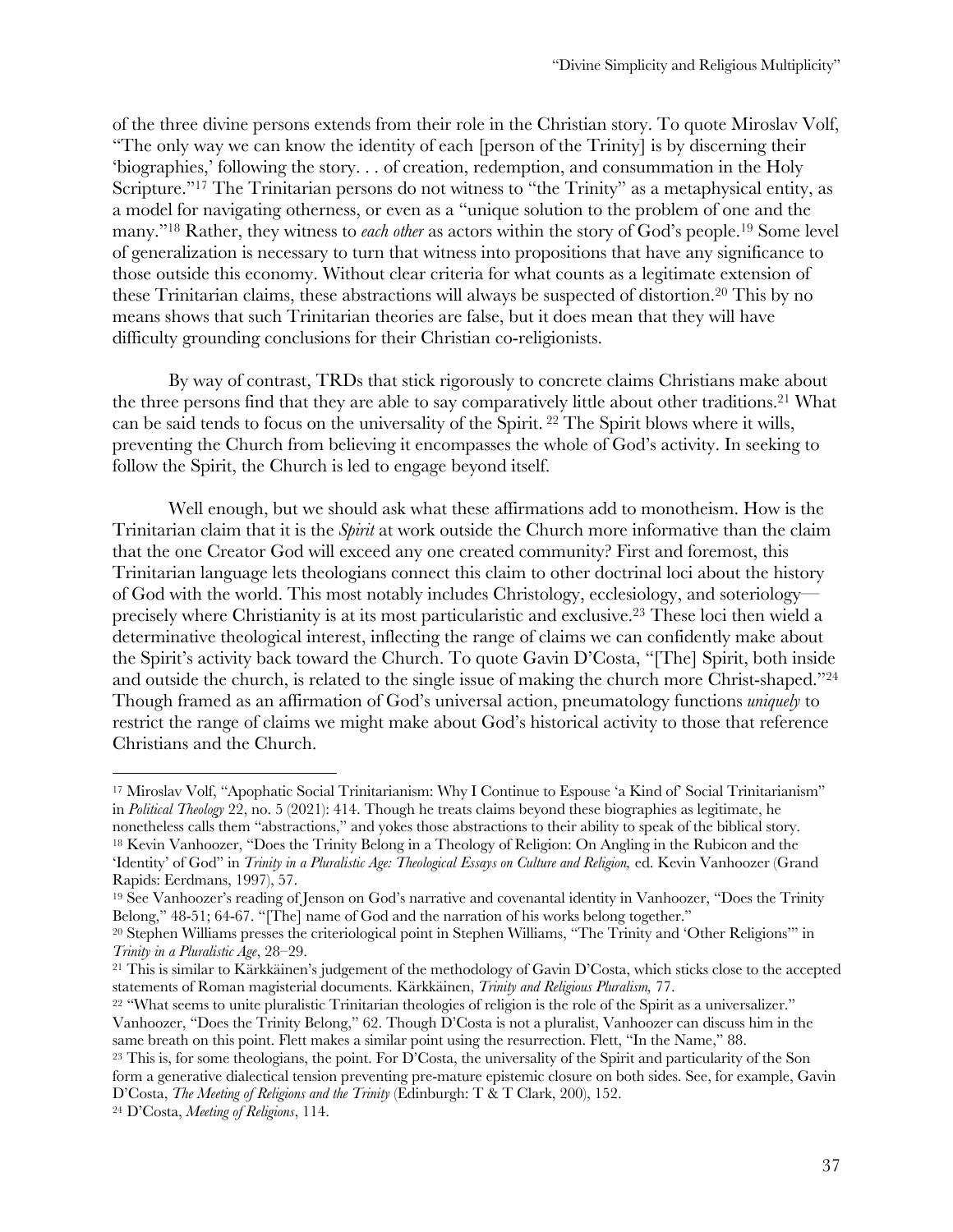The challenge of Trinitarian TRDs can thus be expressed as a tension along a spectrum. First, using the Trinity to value the particulars of other traditions abstracts the doctrine beyond the accepted context in which the three persons are made known, making it difficult to be confident in practical conclusions based on these abstractions. Gospel-centered Christian epistemic practices will dismiss these theories as practically non-Trinitarian or as aggressively speculative, reducing their value as *ground* for inter-religious engagement. Second, it does not seem like the doctrine of the Trinity *sans* this kind of abstraction can say much at all to other traditions. Without abstraction, we only know how to identify the voice of the Spirit when it is speaking to the Church.

This critique of Trinitarian TRDs is not meant to dismiss them. I am only seeking to say why the practical conclusions of Heim's TRD will seem tentative to many Christian interlocutors without outside support. There is great value in careful parsing of Trinitarian claims for TRDs, and Heim's work is rich precisely for this reason. Nevertheless, it is telling that there is no consensus on what counts as a "Trinitarian" TRD, nor on where the value of such a Trinitarian theory lies: the multiplicity of the persons? Their complex communion? Just the roving Spirit? In the end, the connection between the "Father, Son, and Spirit" and non-Christian traditions is not obvious, prompting speculative extensions of the doctrine. This speculation is legitimate, valuable, and rich, but it is not stable epistemic ground. That is an unfortunate trait in a theory that seeks to motivate constructive engagement for Heim's fellow Christians, who may yet be undecided on the basic tenor of their relations to religious others. Trinitarian theology is already profoundly dark water, and Trinitarian TRDs must dive deeper. It might be wise, then, to look to other doctrines for a little light along the way.

# **Divine Simplicity**

At first blush, divine simplicity would not seem a good candidate for an additional starting point for TRD. Divine simplicity, some say, is unabashedly metaphysical, disconnected from creation, and too focused on *oneness* to address the "the many and the one" dilemma. This section will respond to these objections by showing how many Christian acceptations of the doctrine modifies it toward valuing multiplicity. The metaphysical claims different Christian theories of divine simplicity make about God are diverse, but their construal of Creator/Creature relations generally push toward valuing creaturely multiplicity in a way that is fruitful for TRD. Though a more granular TRD would have to pick between the different metaphysical pictures of divine simplicity, I have tried to avoid any such commitment for the sake of this sketch, focusing on claims that are common to many versions of the doctrine.

So, the doctrine of divine simplicity first came into the Christian tradition through Irenaeus, predating Tertullian's articulation of the Trinity.25 At its core, divine simplicity is a negation of a certain creaturely mode of existence for God. Divine simplicity first affirms that creaturely beings are composed of parts: spatial parts (arms/legs), temporal parts (childhood, old age), and even metaphysical parts (attributes, essence). These parts can be separated, put back together in different arrangements, and even conflict with one another. Divine simplicity then

<sup>25</sup> See John Behr, "Synchronic and Diachronic Harmony: Irenaeus on Divine Simplicity" in *Modern Theology* 35, no. 3 (2019).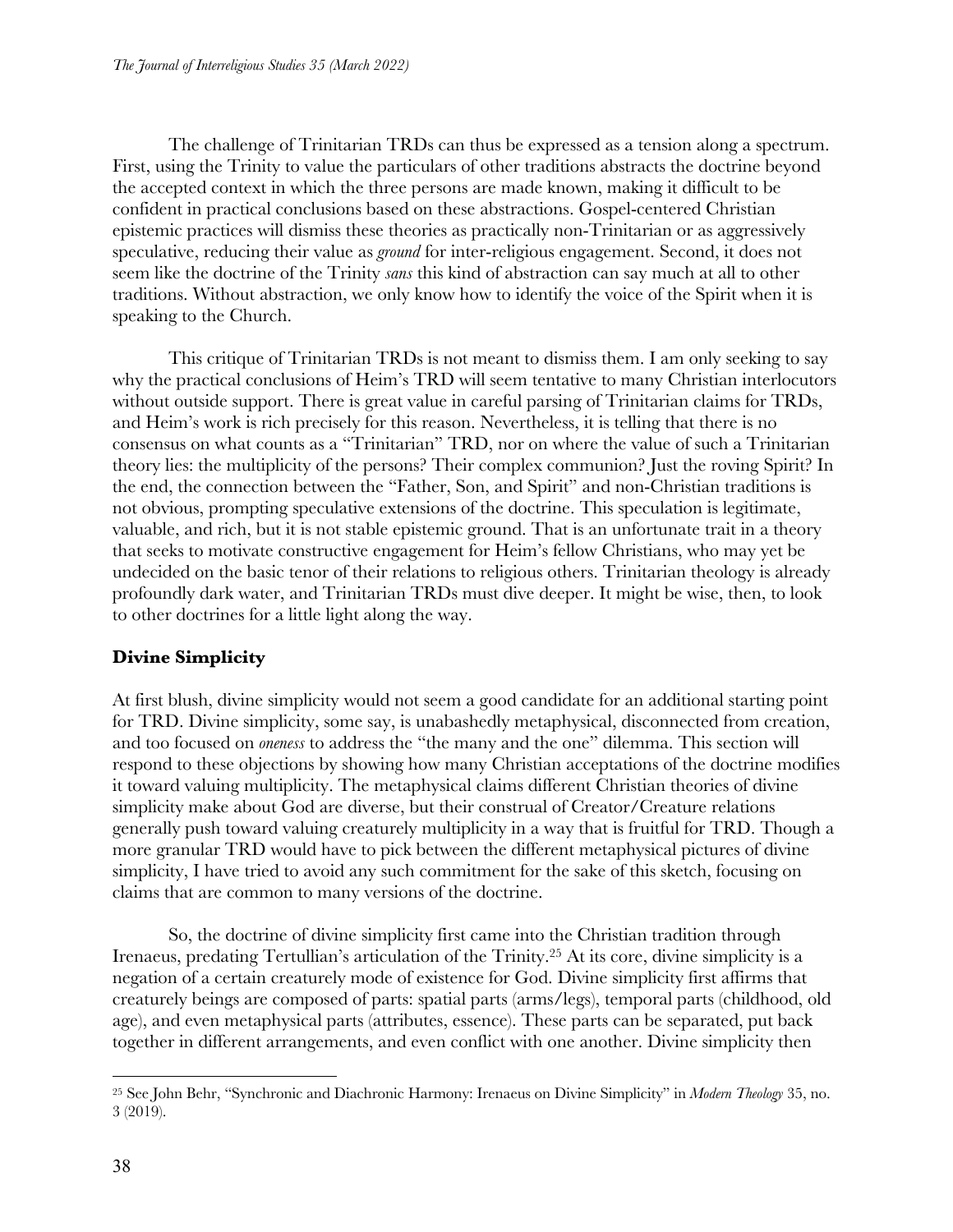negates this creaturely mode of existence for God. For most commentators, this meant that God does not have spatial and temporal parts. For others, the emphasis was on the fact that God's many perfections are not *separable*. This makes divine simplicity also an important axiological concept, for it implies that the many separable perfections/goods that we see in this world are, in fact, unified when predicated of their source in God. For others still, simplicity meant that God did not have metaphysical parts. Debating the meaning of this last claim has occupied the medieval and modern discussion of divine simplicity, centered around the identity thesis—God's attributes are identical to God's essence.26 Many modern interlocutors who disagree with simplicity are really just disagreeing with this identity thesis, yet this positive metaphysical statement is not the sole function of the doctrine.<sup>27</sup> For many Church Fathers, this doctrine helped prove the monotheism of the three Persons and the full divinity of Christ.<sup>28</sup> This is true even of those like Gregory of Nyssa and Basil of Caesarea, who demurred from the identity thesis.29 Nevertheless, they all have this in common; creatures have separable parts, God does not.30

For some of its philosophical originators, this negation of parts in God was paired with a negative judgement of creaturely parts. They counted the variegation of creation against it.<sup>31</sup> Simplicity was not just a metaphysical theory about God, then, but also about Creator/creature relations. It made a normative suggestion for creaturely multiplicity based on God's simplicity; simplify and homogenize. A creature became better and more beautiful the fewer or more homogenous parts they had. This normative scheme made sense in an emanationist world-view, insofar as creation was viewed as a ladder extending down from an impersonal divine principle. The higher beings were "closer" to God than the lower precisely by being less divisible into parts. Because the higher levels were the causes of the lower levels, they could also be assumed to contain and formally define all the excellences of the lower levels. The lower levels were simply redundant. Numerical oneness and homogeneity were thus viewed as the best, or exhaustive, creaturely approximations of God's simple oneness. In short, divine simplicity was aligned against the intrinsic multiplicity of parted existence.

Christian doctrines of divine simplicity were also meant to make normative suggestions for creatures, but many of them modified this philosophical acceptation of the doctrine to change how creaturely parts and God's simplicity were related. These changes are important for Christian TRD. Taken together, they introduce a great evaluative flexibility into the doctrine, as well as a positive judgement of created multiplicity.

<sup>26</sup> *Summa Theologica*, Ia q3; q4 a2. See Also Mark K. Spencer, "The Flexibility of Divine Simplicity: Aquinas, Scotus, Palamas," in *International Philosophical Quarterly* 57, no. 2 (2017): 123.

<sup>27</sup> On modern disagreements, see Ortlund, *Divine Simplicity*, 438, 442.

<sup>28</sup> Ortlund, *Divine Simplicity*, 439. See also Anselm, *Proslogion* 23, in *Anselm: Basic Writings* (Indianapolis: Hackett, 2007)*,*  94.

<sup>29</sup> See Andrew Radde-Gallwitz, *Basil of Caesarea, Gregory of Nyssa*, *and the Transformation of Divine Simplicity* (Oxford: Oxford University Press, 2009).

<sup>30</sup> See Ortlund, *Divine Simiplicity*, 438.

<sup>&</sup>lt;sup>31</sup> Ancient philosophical views of simplicity were also quite complex, and this treatment does not do justice to aspects of it. Nevertheless, it is true that most saw the whole universe as a graded descent from God as the world became composed of more redundant parts. See Paul L. Gavrilyuk, "Plotinus on Divine Simplicity" in *Modern Theology* 35, no. 5 (2019): 450.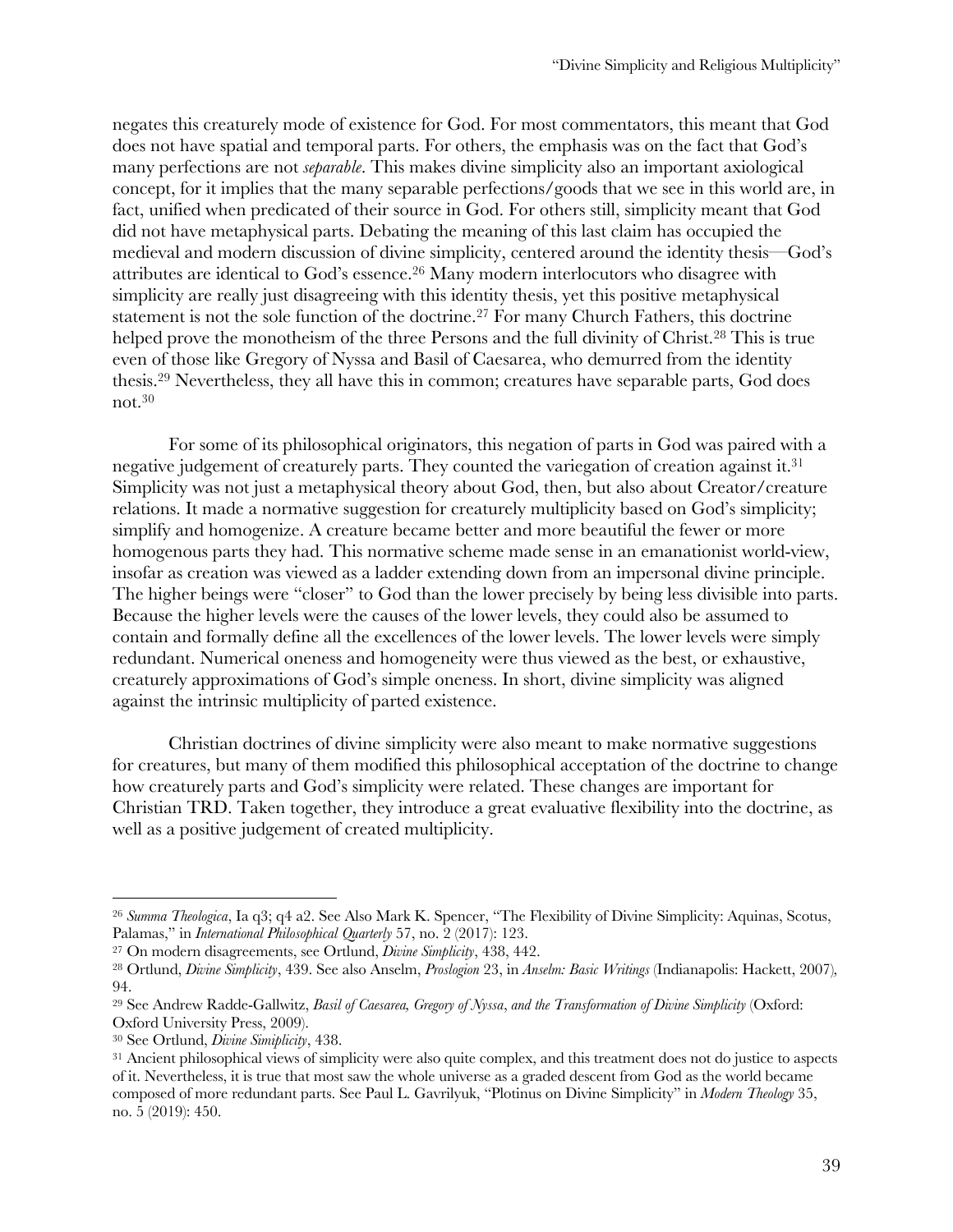First, Christians often flattened the emanationist ladder of increasingly "simple" creatures by emphasizing the Creator's transcendence over even the highest creature. One could not really picture God at the top of a pyramid of increasingly fewer parts, for God and creatures do not exist on a spectrum. Even a two-parted creature is infinitely different from a God with no parts. Moreover, it was no longer the case that the higher beings were the creators of the lower; God was immanently and immediately present to all. It was no longer obvious, then, that the higher creatures were meaningfully "closer" to God, or that their less-divisible construction made them meaningfully better approximations of deity. This made creaturely homogeneity and numerical oneness less direct analogies for God's simple unity. 32 Even the "simplest" creatures were composite, even the most "complex" were products of divine will. Though it was still the creaturely task to reflect God's simple perfection in the organization of their parts, the relation between creaturely multiplicity and divine simplicity was often more complex than a negation of creaturely parts.

Second, because God was immediately responsible for all levels of creation, it became easier to affirm all levels of creation had value, indeed, *unique* value. The highest creatures no longer had a monopoly on the excellence of the lower, rendering them redundant. True, some Neo-Platonist Christians like Augustine continued judging value by formal and hierarchical principles like oneness and homogeneity, but this modified view of creation complexified even those value judgements.33 Augustine, for example, increasingly claims that the most excellent aspect of creation is not the highest creatures considered in themselves, but the lower and the higher considered as part of a whole system.<sup>34</sup> Because this system has more parts and more complexity than any one creature, such an affirmation questions any strict connection between creaturely excellence and a lack of multiplicity.35 Seeing creation's witness to God's one simplicity requires more than observing just the highest, most monadic creatures. One must rather see the unity of creation within its multiplicity.This makes Augustine's evaluative system rather flexible. He is able to retain judgements about "greater" and "lesser" individual creatures, but calling a creature "greater" no longer implies the redundancy of the lesser creature, nor the higher creature's independence from the lower.<sup>36</sup> Augustine still tries to distill all creaturely goodness down to some generic concept of "oneness," but it is now clear that creatures can witness to God's oneness in many ways other than reducing their own parts. Rather than positing

<sup>&</sup>lt;sup>32</sup> Indeed, this sometimes extended to affirming kinds of multiplicity in God. Theologians as diverse as Meister Eckhart and Karl Barth could both affirm not only creaturely multiplicity, but forms of multiplicity in God. Mariel Mazzocco on Eckhart: "Thinking of simplicity implies first and foremost a reflection of the abundance contained in simplicity." Mariel Mazzocco, "The Secret Dynamism of Divine Simplicity" in *Modern Theology* 34, no. 3 (2018): 435. See also Barth's doctrine of simplicity, where "God's multiplicity is his simplicity." Keith L. Johnson, "Karl Barth and the Purification of Divine Simplicity," in *Modern Theology* 35, no. 3 (2019): 536.

<sup>&</sup>lt;sup>33</sup> See, for example, this exploration of Augustine's aesthetic theory based on "oneness." Hayes, *Beauty's Resting Place: Unity in St. Augustine's Sensible Aesthetic* (Milwaukee, Wisconsin: Marquette, 2003).

<sup>34</sup> For example, Augustine, *The City of God Against the Pagans*, trans. R.W. Dyson (Cambridge: Cambridge University Press, 1998), 476–78, 504. See also Hans Urs von Balthasar's description of Augustine at his best, especially the emphasis on the love that creates the parts it unifies. Hans Urs von Balthasar, *The Glory of the Lord: A Theological Aesthetics: Volume 2: Clerical Styles* (San Francisco: Ignatius, 1984), 129–30.

<sup>&</sup>lt;sup>35</sup> This is the source of the much commented tension between Augustine's "ascensional aesthetics" and "incarnational aesthetics." For a favorable view of this tension see Marianne Djuth, "Veiled and Unveiled Beauty: The Role of The Imagination in Augustine's Esthetics" in *Theological Studies* 68 (2007).

<sup>36</sup> Indeed, Augustine will argue that even a degraded instantiation of a particular nature—a sinful human or fallen angel—will add some unique value to add via their proportional relation to the other, more actualized members of their kind. This seem to be the import of *Civ.* 11.18 read in the context of 11.16–19.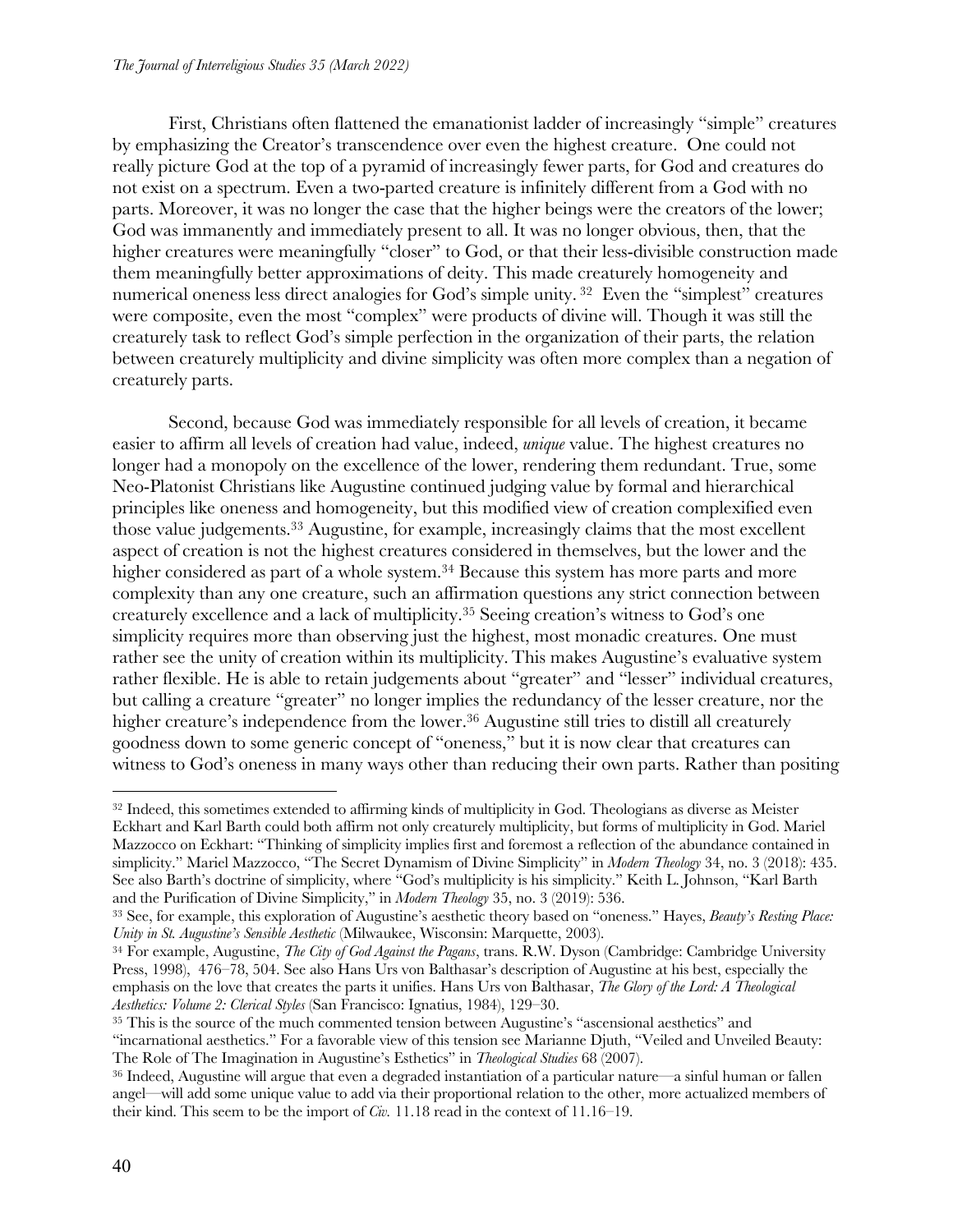a single generic relation between divine simplicity and parts, then, the Christian doctrine of simplicity often requires that God has abundant, diverse, and particular relations with God's creatures.37 None of these relations are, in turn, quite reducible to the others. Each relation is an excellence that points to God in a different way. The harmony of two notes, the complementarity of two colors, and the interdependence of an ecological system might all participate in God's simple unity, but all in richly different ways.

This brings us to the third and final modification of divine simplicity. Simplicity always had implications for divine-creature relations, but the doctrine became increasingly about the consistency of God's relations to God's creatures, even in their diversity. This can itself be tackled in two dimensions. The first is about the unified nature of God's economic relations. The second is about the effects those relations bring about in creation.

Karl Barth's doctrine of divine simplicity is about God's trustworthiness in relation to God's creation.38 For Barth, God's many perfections can be said to be identical with God's essence, precisely because we see that those perfections are inseparable in God's historical acts. God is never either just or merciful, either transcendent or immanent, but always wholly both. The one God's multiple perfections always act together, because God is always true to God's full character. God is, in other words, always self-consistent in God's economic relations. This stands in contrast to creaturely act and excellence, which must always be expressed in parts and in part.

This inseparability in God's character, however, does have a creaturely mirror. Just as God's goodness is not a maximal version of creaturely goodness, but the cause of a creature's good, so God's simplicity can be reframed as a power which unifies creatures. As John of Damascus says, God is "the principle of simplicity for those turning toward simplicity, point of unity for those made one."<sup>39</sup> This simplicity cannot be understood as a numerical oneness, nor a homogeneity, but rather as a harmony between parts. Though creaturely excellences are separable, God is the one who makes them work together in mutually enriching wholes. This is perhaps clearest in the work of Pseudo-Dionysius and John of Damascus,<sup>40</sup> for whom divine simplicity has a soteriological edge. Christ, like a great musician, is able to draw all of creation's diverse parts into an excellent harmony.<sup>41</sup> He is able to do this because he is the one, simple God. Moreover, because this dimension is about the power of God's simplicity made evident in its effects, God's simplicity is most clearly evident when the two most *unlike* creatures are made to

This Barthian doctrine seems especially promising for a more fleshed-out TRD based on divine simplicity. <sup>39</sup> Pseudo-Dionysius, *The Complete Works*, trans. Colin Luibheid (New York: Paulist Press, 1987), 51.

<sup>37</sup> James Dolezal argues this in his *God Without Parts: Divine Simplicity and the Metaphysics of God's Absoluteness* (Eugene, OR: Wipf and Stock, 2011), xvii–xviii, 29–30. 38 See Keith L. Johnson, "Karl Barth and the Purification of Divine Simplicity," for an account of Barth's doctrine.

<sup>40</sup> See John of Damascus, *On the Orthodox Faith* 1.14 (Peabody: Hendrickson, 2012), 17. See Pseudo-Dionysius, *The Complete Works*, trans. Colin Luibheid (New York: Paulist Press, 1987), 51–52.

<sup>41</sup> Musical metaphors and connections to soteriology from Behr, "Synchronic and Diachronic," 440–41. It is observations like this that encourage Christians to affirm Christ as the final touchstone for creaturely unity. I would argue that such an affirmation does not mean that we have to say that other traditions are reduced to or subordinated to Christ or to salvation, only that Christ is the most balanced anchoring center, as is true of Heim's picture of a salvific relationship with Christ enriched by and enriching other ends. We might also mention the traditional claim that the suffering of the damned increases the felicity of the blessed. Though grotesque, this claim requires that the unity of Christians in Christ can be enriched by the existence of those outside of Christ. Multiple religious ends is certainly a more merciful version of this!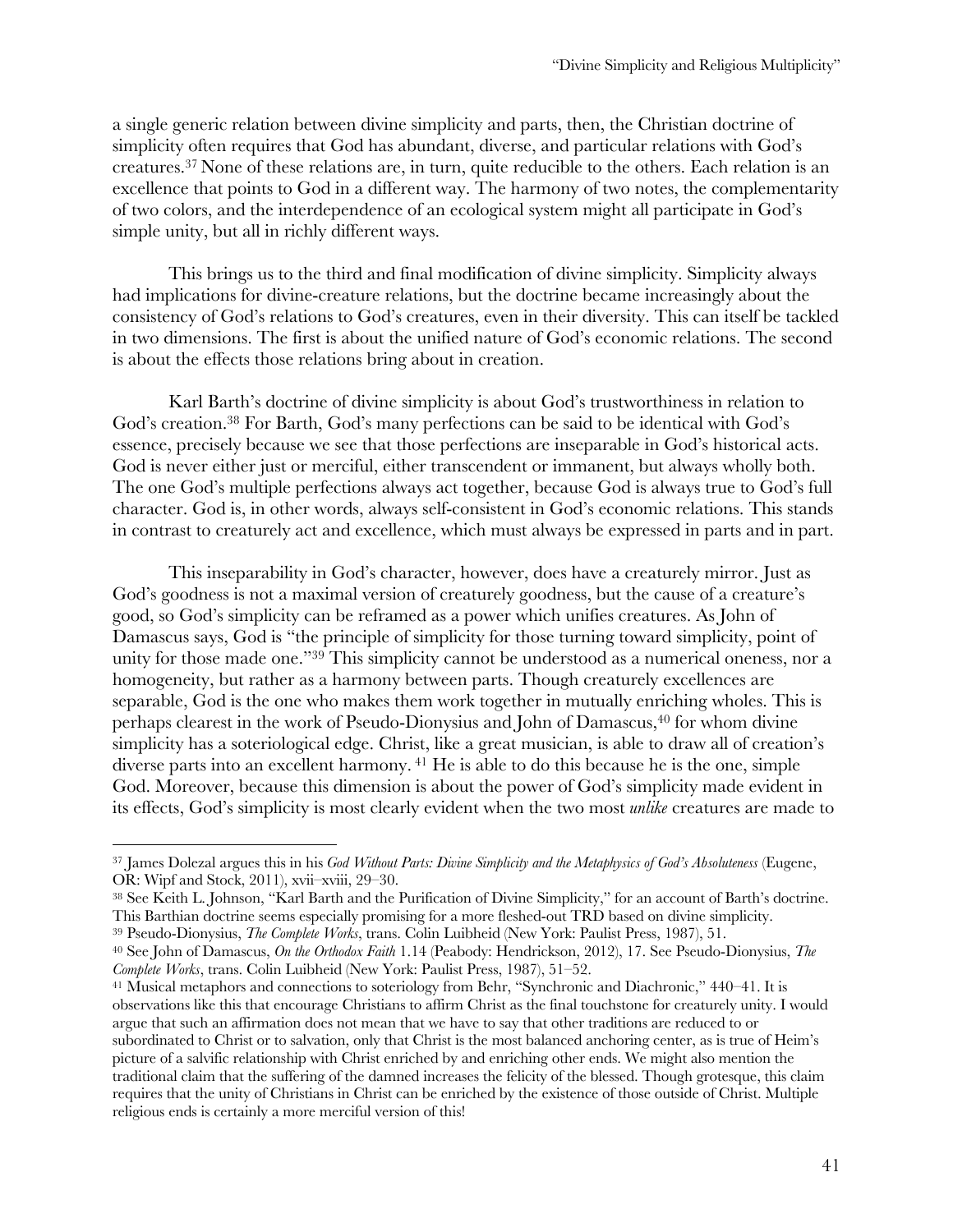benefit each other. Just like we see a musician's skill most when they play the most difficult pieces, so Christ's simplicity is clearest in "breaking down the dividing wall of hostility" between the most unlike creatures. We might quote Heim here, "The stronger the complexity, the enormity, the weirdness of our universe, the greater the variety that *can be made one.*"42 A faithful doctrine of divine simplicity will affirm both God's unity and his multiplicity without collapsing the one into the other. The one God is simple in the diversity of his perfections.

Divine simplicity in many of its Christian acceptations, then, is as much about God's activity among creatures as it is about God *a se*, touching both sides of the Creator/Creature divide in a way that is not reducible to the salvific economy. It forces us to see that no parted creaturely good has a monopoly on God's whole goodness, but that the separable goodnesses of God's creation ultimately belong together, for their source in God cannot be parted. Finally, creation witnesses to God's simplicity best when it allows the activity of that simplicity to unify its most unrelated or opposed parts. Though theologians may debate the interrelation of the three modifications I have laid out (and not all theologians would accept all), the three all nonetheless point in the same direction—a God that values creaturely multiplicity. For that reason, they can provide a fruitful alternative ground for the fundamentals of a TRD.

# **Sketching a "Simple" TRD**

I want to begin sketching my TRD with examples outside of the realm of religion. If divine simplicity can be used to value created diversity in general, we might suspect positive evaluations of religious diversity will follow a similar pattern, insofar as both are species of the "one and many" problem.43

So, most forms of created excellence are complementary in abstraction. In theory, being both wise and self-controlled allows one to live a better life than if one were either just wise or self-controlled. This is what we should expect if these two separable excellences are ultimately unified in and by God. Practically, however, one has to spend parts of their time to increase either excellence. While the attributes accompany each other for a while, because they have to express themselves by organizing finite parts, powers, and abilities, they will eventually come into conflict at a high level of excellence, requiring separation and specialization. No one created being is liable to monopolize the highest degrees of both. The wisest and most self-controlled must work together, trying to show that their divergent ways of life are themselves mutually enriching. In doing so, they become better witnesses to God's unifying perfections than either could be on their own.

This point can be made more concrete. Take the example of a student of music. The student can spend either an hour studying musical theory, or an hour practicing performance. Early in their education, an hour with a musical theory textbook may produce similar gains in their performance as an hour of practice. If, however, the student wants to be the best performer they can possibly be, the time will come when they must shift the balance of their effort away from study towards practice. At a high level of excellence, musical performers and musical theoreticians specialize. They will always share a symbiotic relationship because the excellences

<sup>42</sup> Heim, *Salvation as Communion*, 331. Emphasis mine.

<sup>43</sup> I am influenced here by Thatamanil's genealogy of "religions," and so am generally suspicious of any hard boundary between religious and non-religious arenas. See Thatamanil, *Circling the Elephant*, 108–29.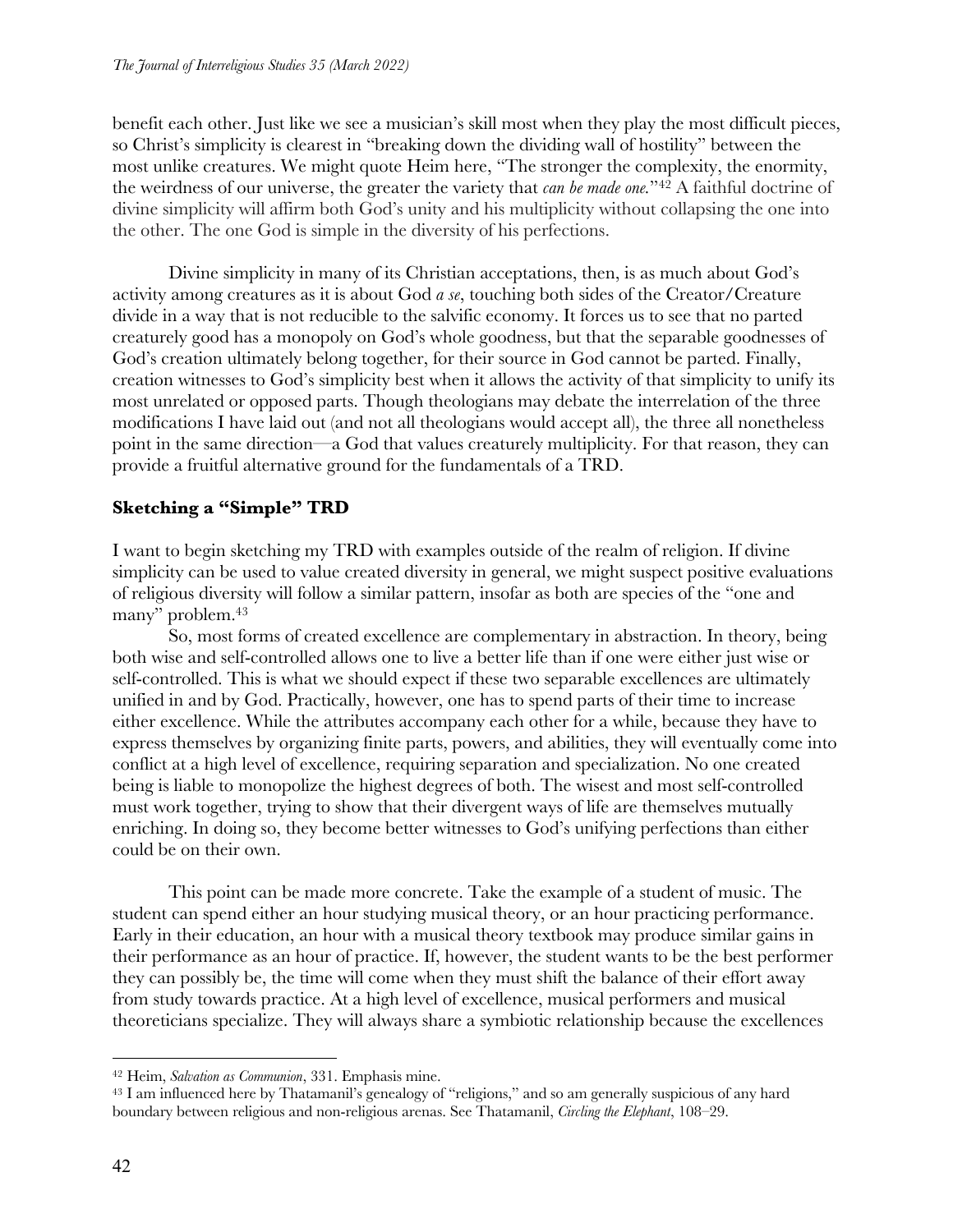they pursue are related and complementary, but nonetheless separable. At some point, having parts of oneself dedicated to bits of theory will conflict with those parts being arranged more optimally for performance.

In this example, musical theory and musical performance are equal paths. Yet, work at the highest level of musical performance will often require sacrifices somewhere else in life. A music student who chooses to have many committed and loving relationships may not go as far as a student who sacrifices having some relationships for their career. I think I can safely say that deep relationships of love are more excellent than whatever marginal increase in musical performance may be gained by their sacrifice. Nonetheless, the second musician will rightly become more worthy of study for *any* person wanting to add a level of musical excellence into their life. Those living balanced lives will, quite frankly, benefit from the unbalanced life of the musical fanatic, for he provides the world a level of musical excellence that would otherwise be lacking.

In many ways, the life most excellent as a whole would be an unremarkable life. There would be better people to learn music from, better people to learn art from, family life from, and so on. Indeed, the most excellent person themselves would benefit from the existence of less excellent, but more specialized people like the musical fanatic, for they would represent special constellations of excellences she desired to incorporate into her own life, and therefore invaluable sources of learning. To call her life the *best* then, is not to call it self-sufficient, nor to suggest that other forms of life are reprehensible, having nothing to offer her. Their unique excellences are themselves witnesses to God's ability to unify in diverse ways, and the most balanced life is a witness that those diverse excellences can themselves be unified into an enriching, single whole. God's simplicity is witnessed dynamically in layered harmony, specialization, and balance.

This is only possible because created expressions of God's uncreated goodness are not arranged on a emanationist ladder with a linear increase toward a God at the end of the spectrum. If it were so, the most balanced, excellent life would render more specialized lives redundant. But no creature can actually emulate the inseparable, partless way God holds God's perfections, so some kind of specialization is likely or even inevitable. While it may still be true that goods can be ranked "vertically," called more or less absolutely good, that ranking does not exhaust the informative dimensions along which we can evaluate an excellence taken in the context of the whole. We can speak about whether a good is balanced or specialized, novel or already present, a twist on another good or contrastive to it, and so on. Each of these options represents a great flexibility in the way creatures can evince God's simple goodness in relation to each other. Again, this is possible because God's part-less simplicity is not witnessed just in one creaturely property, like a paucity or indivisibility of parts, but in the complex relations of those parts both internal to and between creatures. This enables the existence of many different creaturely goods that, when they come together, witness to the one simple goodness of God.

Christian acceptations of divine simplicity thus make possible a dynamic evaluative grammar for creaturely excellence that values not only the absolute degree of any given excellence, but the way that excellence can enrich other distinctive excellences—for that is a harmony that itself witnesses to unity. Moreover, divine simplicity provides a motivation toward preserving as much diversity and distinctives as is possible within a unified creation, for such difference is an opportunity for God's simplicity to be witnessed as a power connecting what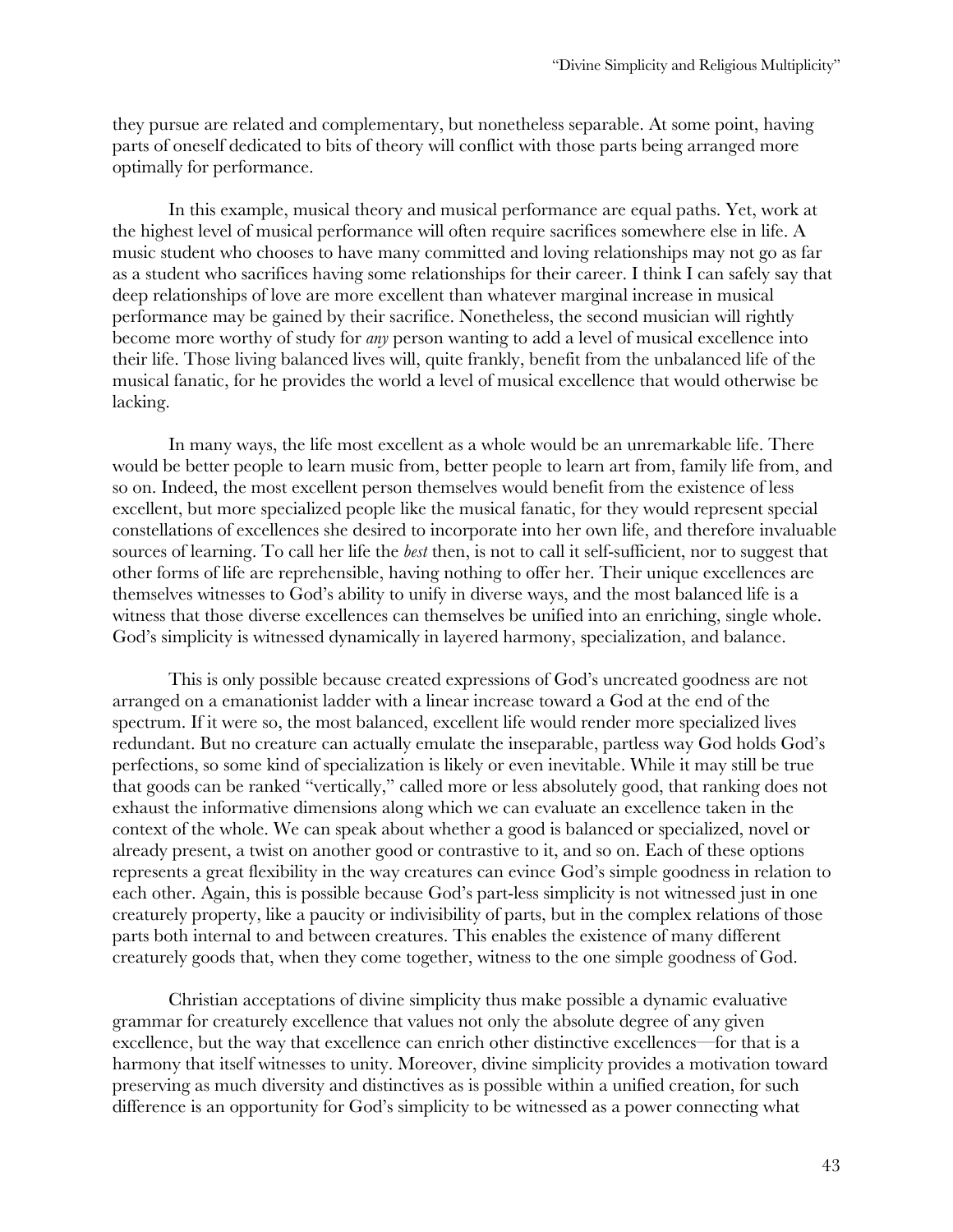seems most unrelated or at-odds. Still more, divine simplicity gives us a grammar for describing creatures that emphasizes the contingency of their parted-ness. There just is no one self-sufficient parted expression of God's part-less simplicity. There will always be alternative possible arrangements of creaturely goods, which, though more limited in themselves, nevertheless enrich the whole. Finally, because all these alternative arrangements are related to God's one simplicity, divine simplicity generates the expectation that these various arrangements will be connected and complementary in the end. Indeed, the specialization and divergence of creaturely excellence is just the other side of the coin of their deep mutual enrichment.

The contention of this TRD is this same flexible evaluative grammar can be applied to religious diversity.The value of any religious tradition (its distinctive excellences) ought to be complementary in the same way other excellences are. Christians (and others who agree with this use of divine simplicity) could view their own religious tradition as the best and most inclusive expression of excellence, while recognizing that the other traditions exhibit unique ways of organizing life that are nonetheless excellent in their own way, and therefore can enrich Christian life by their very uniqueness. To claim a kind of general superiority would be to claim a particularly balanced and interconnected form of excellence (something like Heim's salvific communion), but such a claim would also generate the expectation that one is not particularly remarkable in any given respect. The tradition's own goods could be expressed more intensely elsewhere, and there will always be other possible goods in relation to which Christianity must express its own. The "best" then, will be preponderantly that community which must listen to and learn from its more specialized peers. Indeed, this would be another way to display God's simplicity. To show that Christian theology can learn from what is most unlike it (say, Buddhist philosophy and secular thought) is itself a witness to God's activity to bring about mutually enriching harmony in difference. The divergence and specialization of the different traditions is not an obstacle to mutual value, then, but more than likely its source.

A final point is needed to round out this sketch. Though one may agree that created excellence normally works like this, they may be reticent about applying these patterns to religious traditions, especially when it comes to ultimate truth claims. It is not just that religious traditions are deliberative options between different excellences, like a student choosing whether to pursue musical theory or performance. Rather, they make materially contradictory claims, contradictions which cause disagreements even about the procedures for recognizing excellence. Unlike multiple competing excellences, then, one might expect such contradictions to be prohibitive of value. How shall I respond?

First, divine simplicity is often taken to have epistemological ramifications. Our noetic faculties are not divine; they are creatures too. Our concepts are thus composite like any other creature, always intrinsically capable of being broken apart and rearranged. Many Christian thinkers and philosophical proponents of divine simplicity recognized that the parted-ness of our concepts has implications for our ability to cognize God. For example, Maximus the Confessor connects simplicity to God's unknowable hiddenness. Since our concepts will always be implicitly complex, there can be no question of their strict correspondence to a simple God (nor, for that matter, of us articulating *exactly* the way in which they fall short).<sup>44</sup> This lack of strict

<sup>44</sup> Brian E. Daley, "Contemplating the Monad that Saves Us: Maximus the Confessor and John of Damascus on Divine Simplicity" in *Modern Theology* 35, no. 3 (2019): 472. Similar themes occur in Plotinus. See Gavrilyuk,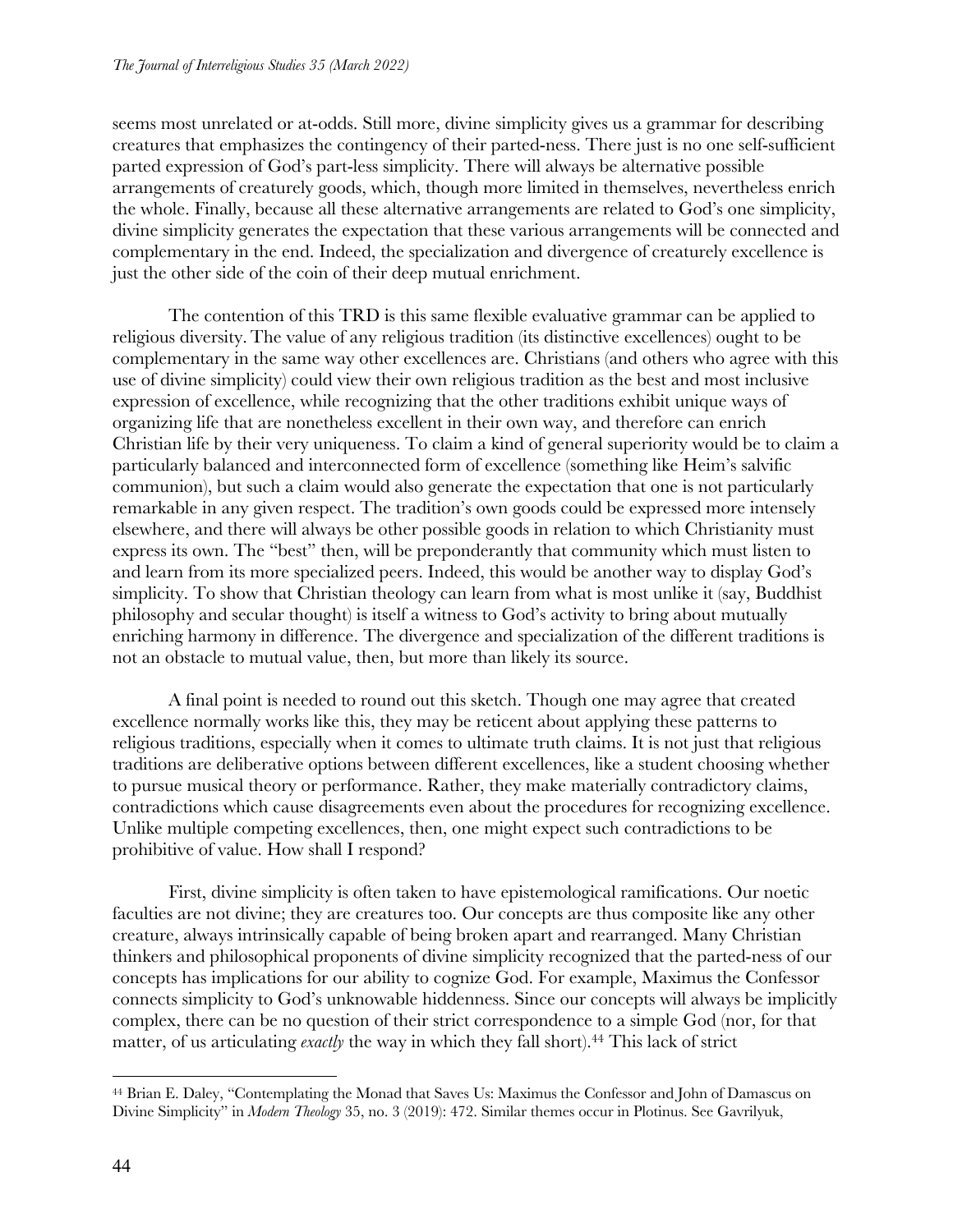correspondence does not immediately imply multiple valid approaches to the truth, but it does significantly complicate what we mean by a contradiction. Understanding knowledge as intrinsically parted, always rearranging to be more adequate to a reality that remains unexhausted, brings knowledge much more in line with the preceding discussion of excellences. Two truth claims may be mutually exclusive in our parted noetic faculties, but that does not imply that their insight cannot be reconciled in God any more than the existence of two mutually exclusive excellences implies an incompatibility in the God who is the source of both.

Of course, most religious disagreement is not directly about the one simple God, and it is unwise to rest a theory on a scantly explored metaphysics of knowledge. So, let us assume the worst. Suppose that we are confronted by two religious positions that we can confidently say are mutually exclusive, to the point that we believe one of those positions are in significant *error*. What, if anything, might this imply about the value of the erroneous position?

I have suggested that God's simplicity—like the skill of a musician with a difficult piece of music—is clearest when the most unlikely combinations of parts enrich each other. If this is correct, then perhaps even error can be an opportunity for simplicity to display itself in making mutually enriching wholes out of contradiction and disagreement. It might be useful here to return to the music students. The music fanatic in my example *could* have chosen to pursue musical excellence knowing full well that deep relationships are more excellent. In real life, however, our beliefs predispose us to certain loves, and *vice versa*. The musical fanatic may very well believe that musical excellence is more valuable than deep relationships, and by that error be led to the very forms of excellence she achieves. This example is similar to religious disagreement, for the musical fanatic and the person living a balanced life would differ not only in the excellence they express, but even in the evaluative frameworks they use to recognize excellence. The balanced life seems *less excellent* to the musical fanatic, and that is an evaluative error. Nevertheless, that error grows to facilitate not only her own musical excellence, but the musical excellence of more balanced lives around her. Error and disordered loves, then, are not *always* as disastrous as we might think. While we can say that error would never increase the "absolute" excellence of one's life, it may well catalyze a kind of excellence that is valuable for its very uniqueness and focus, enabling it to enrich the lives of those around it. For parted creatures, error in belief can lead to limitation in devotion, and limitation can mean a more intense arrangement of our parts.

This is easiest to see within a single religion. For example, I, as a paedeobaptist Episcopalian, am inclined to believe that my adult-baptism Mennonite friends are in grave error. Nonetheless, adult-baptism can encourage a certain focus on adulthood commitment that is lacking in the Episcopal Church, a commitment which I admire. By recognizing, affirming, and learning from that excellence, we become an emblem of God's simplicity, for even our disagreement becomes a way that God accomplishes our mutual enrichment. Though various religious traditions are likely to feel that the errors of the other traditions are even more fundamental than this, we have no *prima facie* reason to assume that should prevent their achieving special excellences borne from their unique loves. Christians may never be able to say that others benefit in a "vertical" sense from denying Christ's divinity, but such a denial may

<sup>&</sup>quot;Plotinus on divine Simplicity," 446–48. What follows may be another way of metaphysically grounding Heim's orientational pluralism, which is intensely interested in the limitations of our perspectives*.*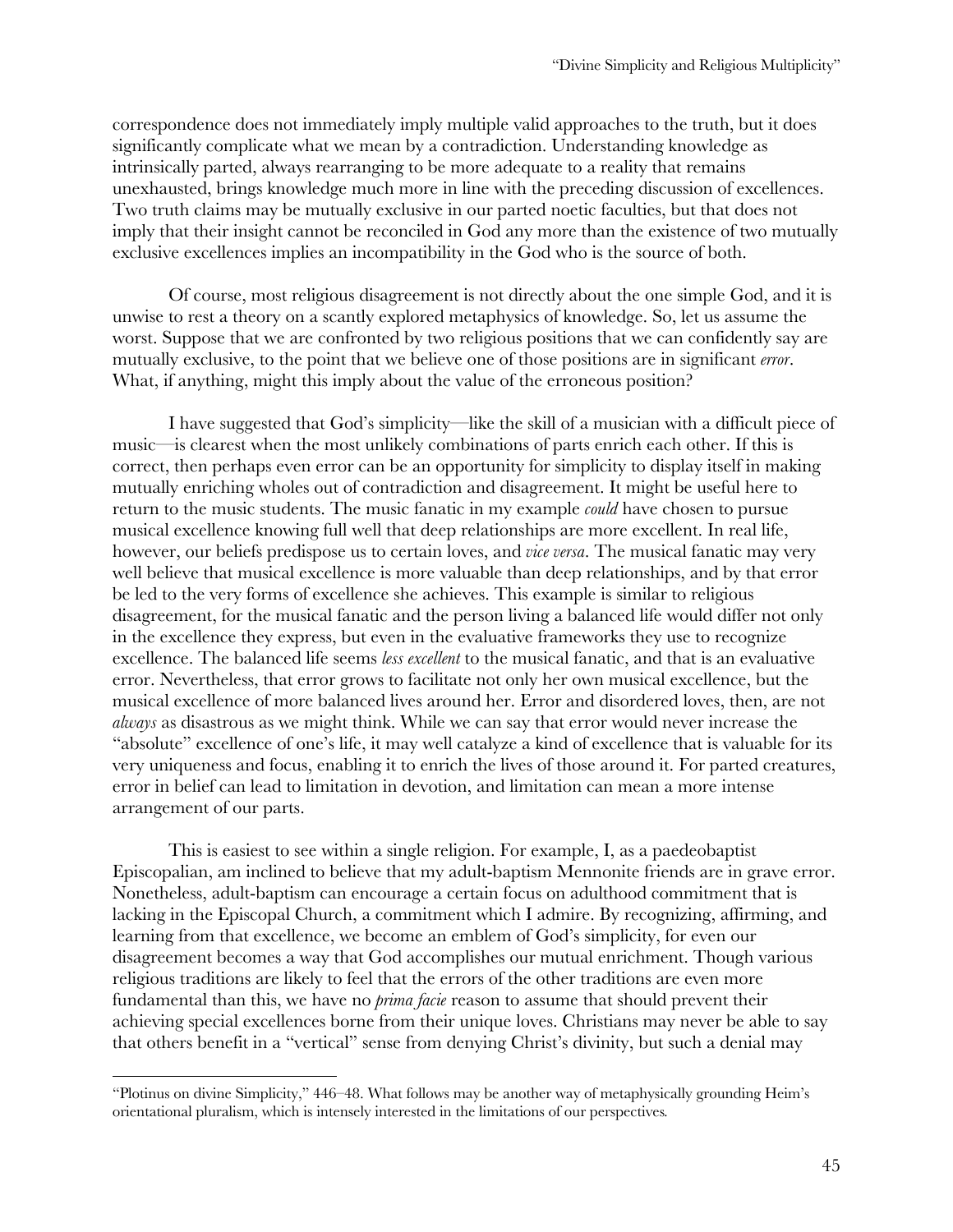predispose one to loves (say, for God's unicity or covenantal commitment to the descendants of Abraham) that organize lives for unique excellences. These excellences are, in turn, valuable to others because they are unique.

This question of error requires more exploration than I can give it in this sketch. The point, however, is to indicate the resources within divine simplicity for thinking about such questions. Creatures exist in parts even in their noetic faculties, no arrangement of parts can claim to capture the simple God, and an error in part can lead to a novel rearrangement of the whole that expresses novel value, a whole which may well witness to a truth about God that would not be available without it. Simplicity can give us the language to say why contradictions between truth-claims are not always as value-prohibiting as the all-or-nothing, either/or overtones of "contradiction" might make it seem. Even someone who wanted to claim that Christian orthodoxy was fully true, and other traditions erroneous precisely insofar as they do not correspond with this orthodoxy, would not be able to rule out the presence of unique insight arising precisely in the midst of error. Moreover, the ability to listen to and benefit from that insight would be a witness to God's simplicity at work, bringing harmonies out of difference and even division. Indeed, by focusing on simplicity as an attribute with economic expression, we are able to say this: the God who can bring good out of evil can also bring novel insight out of error and novel unity out of division. Christians always have reason to search for unique value in the midst of difference, long before we can say what that value might be, because God's simplicity never rests from creating deep systems of mutual enrichment.

## **Conclusions: Simplicity and Trinity**

I have so far avoided the question of whether other traditions can achieve non-salvific religious ends. A TRD built on simplicity alone is thin. It can say little about other religions' particular claims without extra theological commitments, only affirming that *some* value likely exists in those claims. This isn't necessarily a weakness. Recognition of the particular value of other traditions should follow from concrete engagement with those traditions. Divine simplicity cannot decide the issue ahead of time. Especially in the case of eschatological predictions, interreligious engagement will always be a complex theological labor involving many doctrinal commitments and personal experiences. In such contexts the elaborated Trinitarian commitments of TRDs like Heim's are valuable, allowing more granular theological engagement than this rather generic expectation of "some" unique value can generate.

What is unique about divine simplicity, however, is that it already includes within itself a characterization of all creaturely existence—we are variably arranged parts—and God's relation to those parts. Though this relationship has soteriological implications, it is not yoked to the story of salvation in the same way the narrative identities of the Father, Son, and Spirit are. God is the one who brings the great diversity of creation's parts together into a harmony witnessing to the surpassing unity of God. This is not achieved by making creatures more homogenous, but by affirming God's activity to make our grand differences harmonious, even in specialization and divergence. To lean deeply into divine simplicity is to cultivate a disposition that sees creaturely multiplicity as good, and to trust in God's ability make those differences fruitful. This ought to inform Christian dispositions toward other traditions.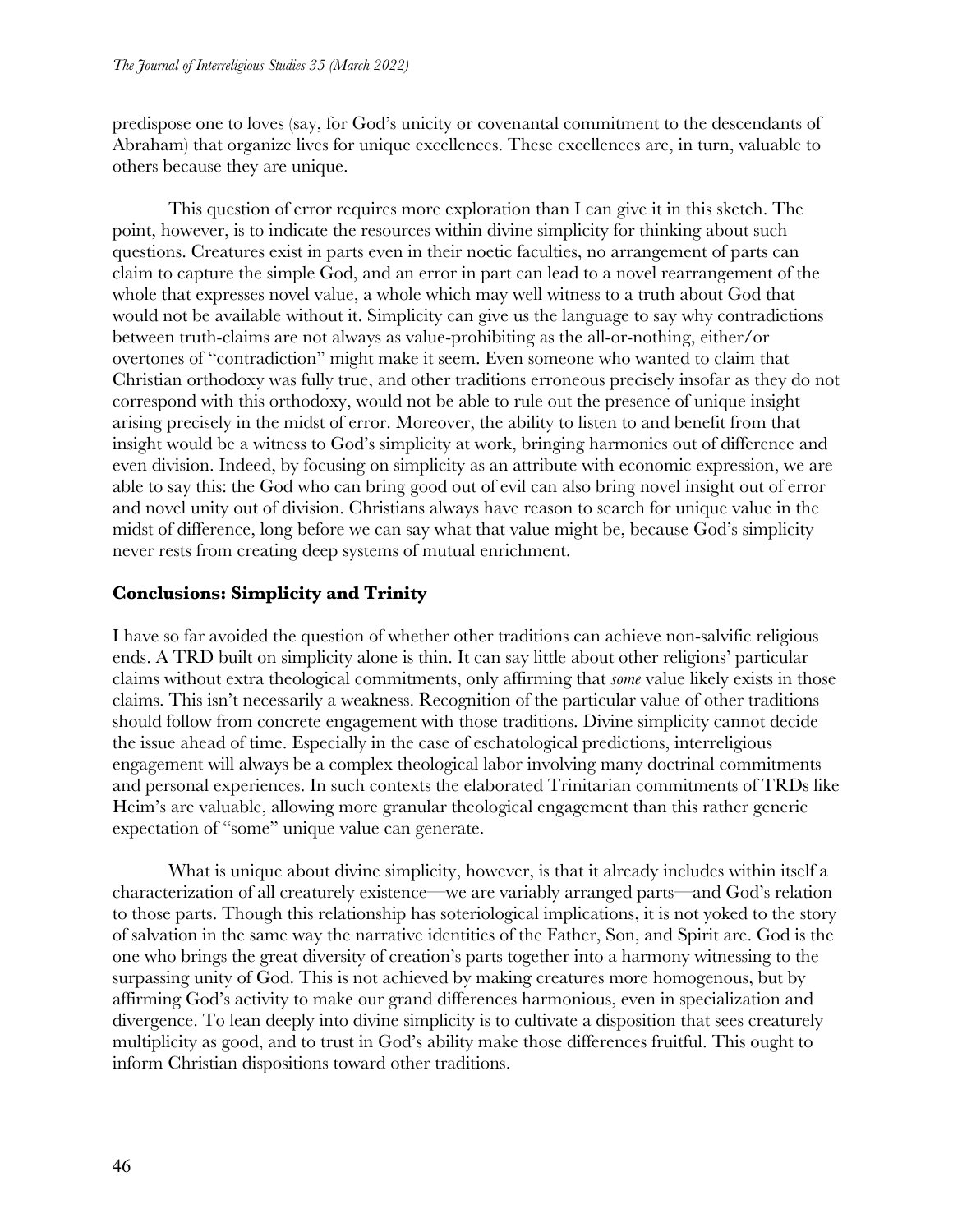Of course, there are forms of difference that are not good in themselves, like error and sin. The thorniest questions still facing this TRD revolve around our attitudes toward those negatives and how to respond when we perceive them in ourselves and others. I have tried to argue that divine simplicity gives us a grammar that can affirm new value even in the midst of error. There are Christians who will deny this, maintaining that non-Christian religions are nothing but idolatrous sin. Though I doubt whether such a raw error is possible, the creaturely task in such a situation would still be to live in the greatest forms of harmony available. That harmony could take many forms: the challenge of iron sharpening iron, co-belligerence for justice, or something else entirely. In the end, no one doctrine can make that determination by itself. Divine simplicity will need Trinity and *vice versa*.

Perhaps what is needed, then, is a call to move beyond building TRDs that focus on just one doctrine. Any adequate TRD will be a web of doctrinal commitments and evaluative dispositions, all reinforced by concrete experience of other traditions. The strongest TRDs will be able to use multiple doctrines to triangulate their recommendations. The goal of this paper was to offer divine simplicity as a new, unique node in this mutually implicatory web. Simplicity gives us a grammar for describing the many and the one of God-world relations in a way that is not directly indexed to the Christian economy of salvation. Divine simplicity's discussion of parts also gives us a flexible evaluative grammar that explains why limitations—even error—might lead to intensifying insight. The economic form of the doctrine then gives us reason to expect that God is generating that insight in others in ways that will be mutually enriching. Simplicity can help defend many of the practical instincts that Heim's Trinitarian TRD had to go most out of its way to establish, like this admirable evaluative flexibility.

Working together, then, divine simplicity and Heim's Trinitarianism help triangulate a TRD that values attention to the unique contributions of other religious traditions, especially where their respective exclusivity claims seem to put them most at odds with Christian doctrine. Even if Christians must ultimately conclude that certain elements of these other traditions are error, Christians ought not turn away. Rather, the grammar given by divine simplicity holds open the possibility of a unique arrangement of creaturely parts that witnesses to its own, intensified good, even in the midst of erroneous limitation. Whether a tradition's unique good is best described by that tradition's own self-understanding is a much more complicated question awaiting more granular engagement. What Christians must suspect, however, is that a tradition's particular good is encouraged by that self-understanding, even if we think that understanding is a limitation or an error. The proper disposition, then, is one that listen and learns for insight into God, precisely with those in whom Christians might least expect to find it.